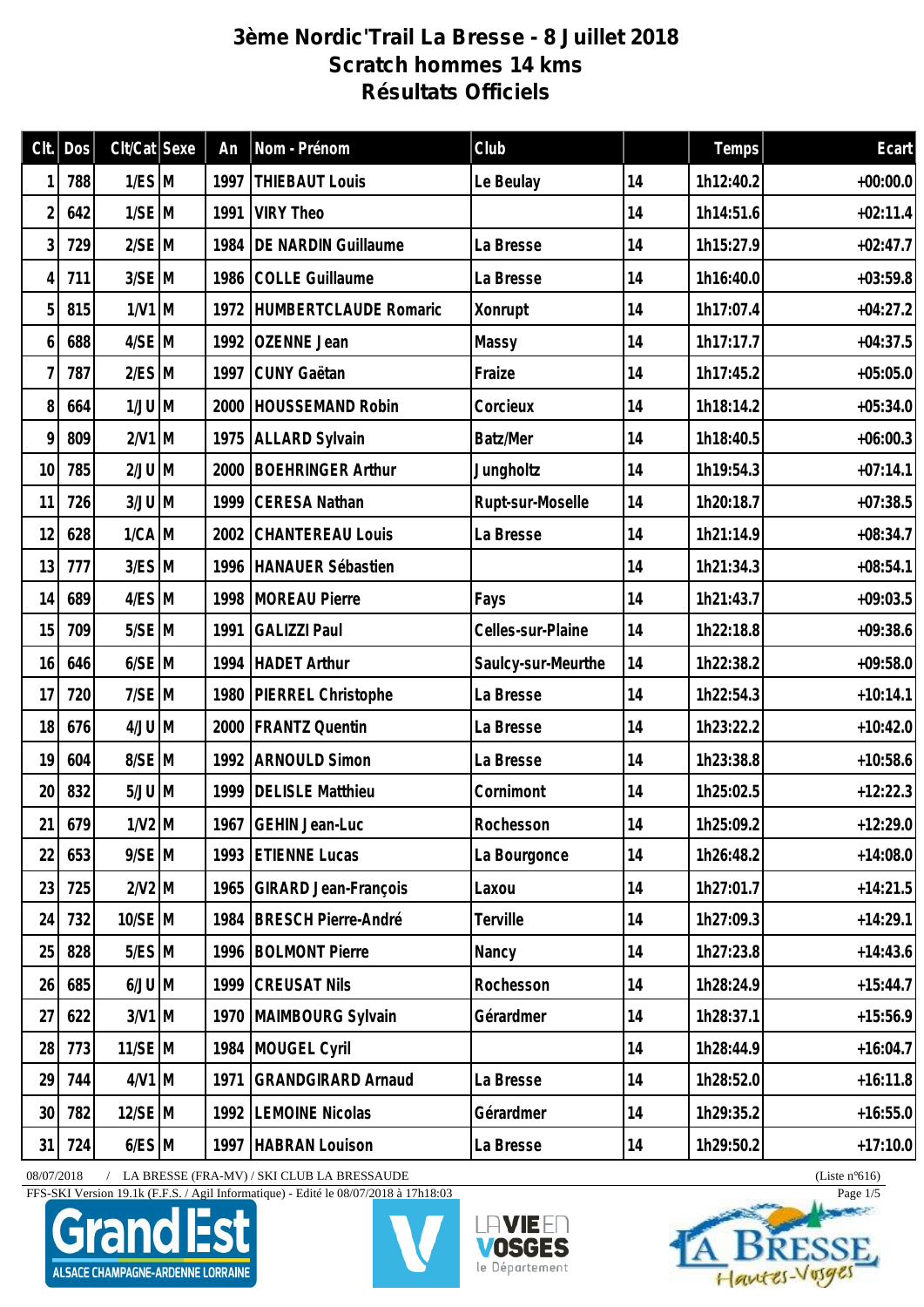| Clt. | Dos    | $Clt/Cat$ Sexe | An   | Nom - Prénom                 | Club                    |    | Temps     | Ecart      |
|------|--------|----------------|------|------------------------------|-------------------------|----|-----------|------------|
| 32   | 822    | $13/SE$ M      | 1990 | PIACENZA Cedric              | St Etienne Les          | 14 | 1h30:22.5 | $+17:42.3$ |
| 33   | 746    | $5/N1$ M       | 1975 | <b>ARNOULD Cyril</b>         | La Bresse               | 14 | 1h31:03.9 | $+18:23.7$ |
| 34   | 621    | $6/N1$ M       |      | 1975   LACAVE Jean           | La Bresse               | 14 | 1h31:54.3 | $+19:14.1$ |
| 35   | 747    | $14/SE$ M      | 1985 | POIROT Loïc                  | La Bresse               | 14 | 1h32:10.6 | $+19:30.4$ |
| 36   | 802    | $7/ES$ M       | 1997 | <b>ROUSSEL Bastien</b>       | La Bresse               | 14 | 1h32:37.9 | $+19:57.7$ |
| 37   | 639    | $3/N2$ M       | 1963 | <b>CREUSAT Jean Marie</b>    | Rochesson               | 14 | 1h32:44.4 | $+20:04.2$ |
| 38   | 742    | $4/N2$ M       |      | 1961 ALTOMARE Dominique      | Saint-Dié-des-Vosges 14 |    | 1h33:05.3 | $+20:25.1$ |
| 39   | 703    | 15/SE M        | 1992 | <b>DEVEAU Pierre-Antoine</b> | Nancy                   | 14 | 1h33:48.4 | $+21:08.2$ |
| 40   | 713    | $16/SE$ M      | 1979 | LEUVREY Julien               |                         | 14 | 1h33:49.0 | $+21:08.8$ |
| 41   | 827    | $17/SE$ M      | 1980 | <b>CARPENTIER Fabien</b>     | Malzeville              | 14 | 1h33:54.6 | $+21:14.4$ |
| 42   | 823    | 18/SE M        | 1995 | <b>DEHAYE Vincent</b>        | Nancy                   | 14 | 1h35:03.8 | $+22:23.6$ |
| 43   | 774    | $7/V1$ M       |      | 1973   VANBELLE Stéphane     |                         | 14 | 1h35:04.5 | $+22:24.3$ |
| 44   | 761    | 19/SE M        | 1982 | MATRY Julien                 | Nancy                   | 14 | 1h35:05.4 | $+22:25.2$ |
| 45   | 733    | $8/V1$ M       | 1977 | <b>FATET</b> Eric            | Gigneville              | 14 | 1h35:20.5 | $+22:40.3$ |
| 46   | 662    | $5/N2$ M       | 1967 | MOUSTAID Mohamed             |                         | 14 | 1h35:33.2 | $+22:53.0$ |
| 47   | 820    | $7/JU$ M       | 1999 | <b>CLAUDE Guillaume</b>      | Gérardmer               | 14 | 1h35:48.5 | $+23:08.3$ |
| 48   | 690    | $2/CA$ M       | 2002 | <b>ZILLER Lucas</b>          | Haut-Clocher            | 14 | 1h35:49.1 | $+23:08.9$ |
| 49   | 692    | $M$ UU $8$     | 2000 | <b>BENSE Alexis</b>          | Ramonchamp              | 14 | 1h36:56.6 | $+24:16.4$ |
| 50   | 620    | 8/ES M         | 1996 | SIEBERT Cédric               | Rodalbe                 | 14 | 1h37:07.4 | $+24:27.2$ |
| 51   | 771    | 20/SE M        | 1980 | KOSNIEWSKI Thomas            |                         | 14 | 1h37:29.2 | $+24:49.0$ |
|      | 52 736 | 21/SE M        |      | 1990   POLINORI Pascal       | La Bresse               | 14 | 1h37:51.6 | $+25:11.4$ |
| 53   | 818    | $9/N1$ M       |      | 1973 CLAUDE Laurent          | Remiremont              | 14 | 1h38:06.8 | $+25:26.6$ |
| 54   | 674    | 22/SE M        | 1979 | <b>GIRARD Laurent</b>        | La Bresse               | 14 | 1h38:34.7 | $+25:54.5$ |
| 55   | 748    | 23/SE M        | 1983 | <b>HOULNE Nicolas</b>        | Montigny-lès-Metz       | 14 | 1h38:49.5 | $+26:09.3$ |
| 56   | 730    | $9/JU$ M       | 2000 | <b>GILLET Estelle</b>        |                         | 14 | 1h38:52.8 | $+26:12.6$ |
| 57   | 678    | 10/V1 M        | 1977 | HAJIOUI Fouad                | La Bresse               | 14 | 1h38:56.0 | $+26:15.8$ |
| 58   | 819    | $9/ES$ M       | 1997 | <b>BALAY Mathieu</b>         | <b>Hadigny Les</b>      | 14 | 1h39:25.3 | $+26:45.1$ |
| 59   | 829    | 24/SE M        | 1979 | L'HUILLIER Cédric            | Rochesson               | 14 | 1h39:34.0 | $+26:53.8$ |
| 60   | 817    | $10/ES$ M      | 1998 | <b>CHONAVEL Lucas</b>        | St Nabord               | 14 | 1h39:38.5 | $+26:58.3$ |
| 61   | 780    | $11/V1$ M      | 1970 | <b>SAMUEL Franck</b>         | Metz                    | 14 | 1h39:49.0 | $+27:08.8$ |
| 62   | 813    | $6/N2$ M       | 1964 | <b>REMY Jean-Denis</b>       | Epinal                  | 14 | 1h40:55.3 | $+28:15.1$ |
| 63   | 669    | $12/V1$ M      | 1978 | <b>CANAS Manuel</b>          | La Roque-sur-Pernes     | 14 | 1h41:34.0 | $+28:53.8$ |
| 64   | 798    | $7/N2$ M       | 1967 | <b>GOMBERT Christophe</b>    | Chateau Salins          | 14 | 1h41:58.4 | $+29:18.2$ |
| 65   | 779    | $13/V1$ M      | 1976 | MARQUIS Emmanuel             | Rambervillers           | 14 | 1h43:16.1 | $+30:35.9$ |

FFS-SKI Version 19.1k (F.F.S. / Agil Informatique) - Edité le 08/07/2018 à 17h18:03 Page 2/5







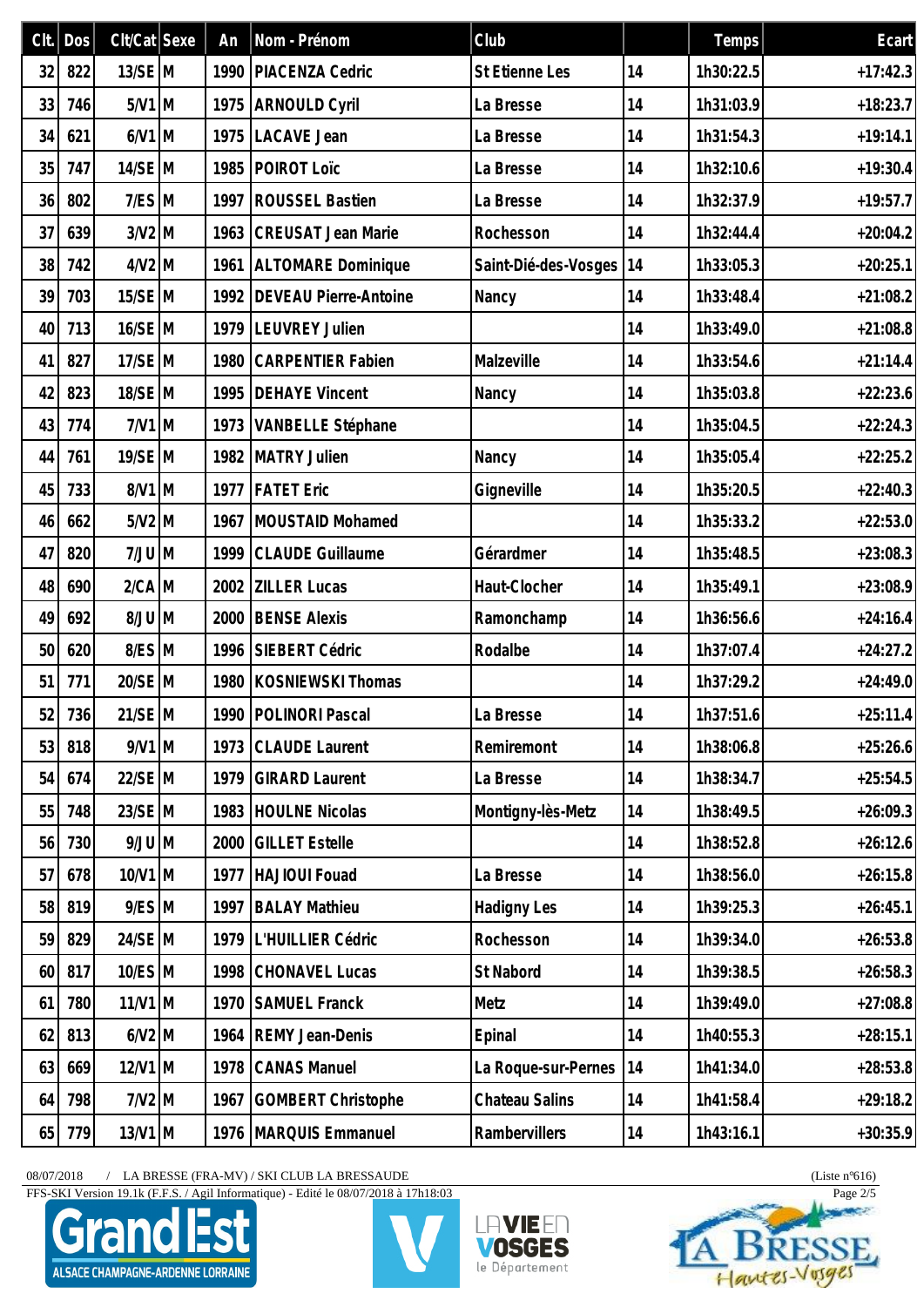| Clt.            | Dos    | $Clt/Cat$ Sexe | An   | Nom - Prénom                 | Club                     |    | Temps     | Ecart      |
|-----------------|--------|----------------|------|------------------------------|--------------------------|----|-----------|------------|
| 66              | 810    | $14/V1$ M      |      | 1971   LAURENT Thierry       | St Etienne de            | 14 | 1h43:34.0 | $+30:53.8$ |
| 67              | 672    | $15/V1$ M      | 1973 | <b>MAREY Nicolas</b>         | Strasbourg               | 14 | 1h43:59.6 | $+31:19.4$ |
| 68              | 641    | 25/SE M        | 1988 | COVINI Loïc                  | Gérardmer                | 14 | 1h44:34.5 | $+31:54.3$ |
| 69              | 627    | 26/SE M        | 1984 | <b>GEOFFROY Maxime</b>       | Rambervillers            | 14 | 1h44:41.0 | $+32:00.8$ |
| 70              | 602    | $16/N1$ M      | 1977 | CAPARROS Benoit              | Épinal                   | 14 | 1h44:50.2 | $+32:10.0$ |
| 71              | 681    | $8/V2$ M       | 1960 | MOUGEL Martial               | La Bresse                | 14 | 1h45:06.9 | $+32:26.7$ |
| 72              | 644    | 27/SE M        |      | 1995 NOURRY Esteban          | <b>Mont Saint Martin</b> | 14 | 1h46:33.3 | $+33:53.1$ |
| 73              | 654    | 28/SE M        | 1990 | <b>BRICHLER Michel</b>       | Dieuze                   | 14 | 1h46:34.1 | $+33:53.9$ |
| 74              | 731    | 29/SE M        | 1988 | <b>HENRY Sebastien</b>       | Gérardmer                | 14 | 1h47:14.5 | $+34:34.3$ |
| 74              | 831    | 29/SE M        | 1987 | <b>ARNOULD Samuel</b>        | Val d'Ajol               | 14 | 1h47:14.5 | $+34:34.3$ |
| 76              | 740    | $9/N2$ M       | 1968 | <b>PIERRAT Denis</b>         | Luttange                 | 14 | 1h47:53.3 | $+35:13.1$ |
| 77              | 749    | $17/V1$ M      |      | 1975 COTTET David            | Saint-Nabord             | 14 | 1h48:01.2 | $+35:21.0$ |
| 78              | 814    | $1/N3$ M       | 1951 | JEANDEL François             | Anould                   | 14 | 1h48:06.5 | $+35:26.3$ |
| 79              | 741    | 31/SE M        | 1983 | <b>WIECZOREK Nicolas</b>     |                          | 14 | 1h48:25.0 | $+35:44.8$ |
| 80 <sup>°</sup> | 721    | 32/SE M        | 1982 | <b>CURIEN Thomas</b>         | La Bresse                | 14 | 1h48:44.4 | $+36:04.2$ |
| 81              | 766    | 33/SE M        |      | 1992 CLAUDEL Charles         | La Bresse                | 14 | 1h49:17.8 | $+36:37.6$ |
| 82              | 750    | $18/V1$ M      | 1971 | PERRIN Christophe            | Wattwiller               | 14 | 1h49:48.2 | $+37:08.0$ |
| 83              | 712    | 34/SE M        | 1985 | <b>LARCHER Maxime</b>        | Crézilles                | 14 | 1h49:54.0 | $+37:13.8$ |
| 84              | 830    | $19/V1$ M      |      | 1975   LELU Arnaud           | Saint Amé                | 14 | 1h50:10.4 | $+37:30.2$ |
| 85              | 683    | 35/SE M        | 1992 | GAILLARD Björn               | Belgique                 | 14 | 1h50:11.2 | $+37:31.0$ |
|                 | 86 637 | 36/SE M        |      | 1991 MICHEL Loïc             | La Bresse                | 14 | 1h50:29.2 | $+37:49.0$ |
| 87              | 707    | 10/V2 M        | 1964 | <b>GERARD Dominique</b>      | Saint Dié                | 14 | 1h51:03.8 | $+38:23.6$ |
| 88              | 680    | 37/SE M        | 1983 | <b>BAILLY Aurelien</b>       | Asfeld                   | 14 | 1h51:41.8 | $+39:01.6$ |
| 89              | 722    | $20/V1$ M      | 1977 | RICHARD Christophe           | Vagney                   | 14 | 1h52:17.1 | $+39:36.9$ |
| 90              | 645    | $11/ES$ M      | 1997 | <b>KRATI Merwann</b>         | La Bresse                | 14 | 1h52:18.9 | $+39:38.7$ |
| 91              | 657    | 38/SE M        | 1991 | <b>BROYEZ Maxence</b>        | Mondelange               | 14 | 1h52:28.1 | $+39:47.9$ |
| 92              | 792    | $21/V1$ M      | 1975 | PECHEUR Stéphane             | Rambervillers            | 14 | 1h52:45.2 | $+40:05.0$ |
| 93              | 716    | $11/V2$ M      | 1967 | PETITGERARD Hervé            |                          | 14 | 1h53:28.6 | $+40:48.4$ |
| 94              | 769    | $2/N3$ M       | 1954 | <b>BENEDETTI Jean-Pierre</b> | Sassenage                | 14 | 1h53:54.9 | $+41:14.7$ |
| 95              | 629    | $12/V2$ M      | 1959 | <b>BEASAIN Eric</b>          |                          | 14 | 1h53:55.8 | $+41:15.6$ |
| 96              | 799    | $13/V2$ M      | 1966 | JEANDEL Didier               |                          | 14 | 1h54:03.8 | $+41:23.6$ |
| 97              | 668    | $22/V1$ M      | 1970 | <b>AUDINOT Lionel</b>        | La Bresse                | 14 | 1h54:12.2 | $+41:32.0$ |
| 98              | 687    | 39/SE M        | 1995 | <b>MASSA Andy</b>            | Gérardmer                | 14 | 1h54:15.1 | $+41:34.9$ |
| 99              | 805    | 40/SE M        | 1993 | RABASQUINHO Arnaud           | Sainte Marguerite        | 14 | 1h54:35.7 | $+41:55.5$ |

FFS-SKI Version 19.1k (F.F.S. / Agil Informatique) - Edité le 08/07/2018 à 17h18:04 Page 3/5







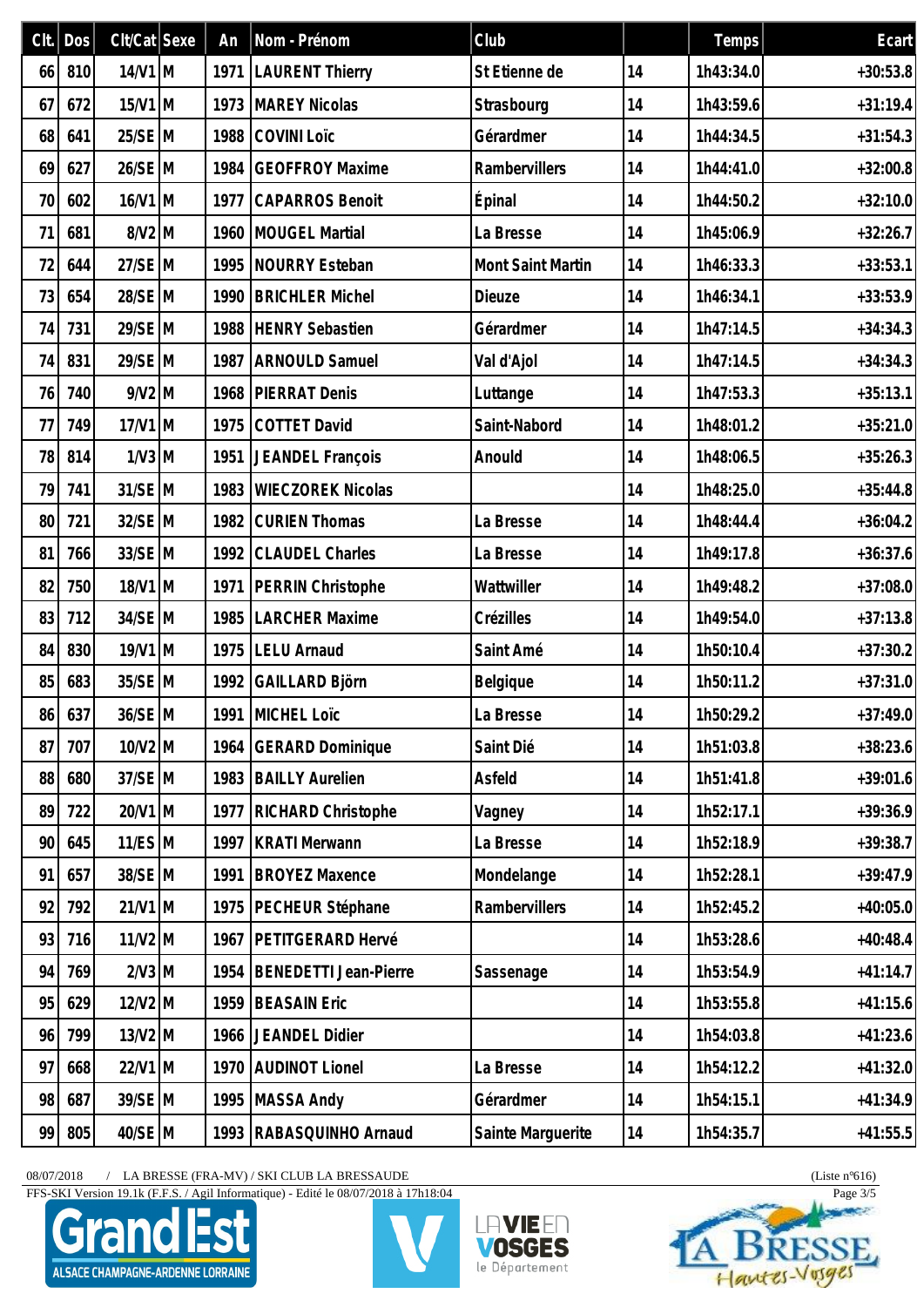|     | $Clt.$ Dos | $Clt/Cat$ Sexe | An   | Nom - Prénom                 | Club                  |    | Temps     | Ecart      |
|-----|------------|----------------|------|------------------------------|-----------------------|----|-----------|------------|
| 100 | 647        | 41/SE M        |      | 1985   HEISSAT Nicolas       | Raon-l'Étape          | 14 | 1h55:12.1 | $+42:31.9$ |
| 101 | 760        | 23/V1 M        | 1973 | <b>CHEVRIER Roland</b>       | Walscheid             | 14 | 1h55:22.4 | $+42:42.2$ |
| 102 | 701        | $42/SE$ M      |      | 1993 SALVADOR Ugo            | Montoy-Flanville      | 14 | 1h55:28.6 | $+42:48.4$ |
| 103 | 796        | 43/SE M        | 1993 | <b>KESENNE Ambroise</b>      | Couvin                | 14 | 1h55:41.8 | $+43:01.6$ |
| 104 | 763        | $3/N3$ M       |      | 1950 PHILIPPE Etienne        | La Bresse             | 14 | 1h56:22.1 | $+43:41.9$ |
| 105 | 765        | $12$ /ES M     | 1997 | <b>KHATTABI Yassir</b>       | Maxéville             | 14 | 1h57:10.5 | $+44:30.3$ |
| 106 | 737        | 44/SE M        | 1986 | <b>AIGLE Nicolas</b>         | Étival-Clairefontaine | 14 | 2h00:00.1 | $+47:19.9$ |
| 107 | 756        | 45/SE M        |      | 1982   PAGÈS Clément         | Nancy                 | 14 | 2h00:06.6 | $+47:26.4$ |
| 108 | 706        | 24/V1 M        | 1978 | <b>LHUILLIER Cyril</b>       | Gérardmer             | 14 | 2h00:09.7 | $+47:29.5$ |
| 109 | 781        | 25/V1 M        | 1976 | BAZOT Stéphane               | Nancy                 | 14 | 2h00:10.7 | $+47:30.5$ |
| 110 | 754        | 46/SE M        | 1984 | <b>BERSWEILER Xavier</b>     | L Isle sur Le Doubs   | 14 | 2h00:11.5 | $+47:31.3$ |
| 111 | 767        | 47/SE M        |      | 1988   FULPIN Alexandre      | La Bresse             | 14 | 2h00:12.5 | $+47:32.3$ |
| 112 | 640        | $1/V4$ M       | 1945 | <b>LEMOINE Gerard</b>        | Le Tholy              | 14 | 2h00:18.8 | $+47:38.6$ |
| 113 | 745        | 48/SE M        | 1983 | <b>RICHARD Julien</b>        | Golbey                | 14 | 2h00:28.4 | $+47:48.2$ |
| 114 | 612        | 26/V1 M        | 1977 | <b>CONRAUX Fabien</b>        | Destord               | 14 | 2h00:29.5 | $+47:49.3$ |
| 115 | 630        | 27/V1 M        | 1978 | <b>DRUART Yann</b>           | La Bresse             | 14 | 2h01:14.2 | $+48:34.0$ |
| 116 | 693        | 49/SE M        |      | 1982 EL-HALLA Jamal          | Mexy                  | 14 | 2h01:19.3 | $+48:39.1$ |
| 117 | 611        | 28/V1 M        | 1972 | SAMUEL Jérôme                | Metz                  | 14 | 2h01:23.1 | $+48:42.9$ |
| 118 | 695        | 29/V1 M        |      | 1969   DUTHOIS Laurent       | Archettes             | 14 | 2h01:23.7 | $+48:43.5$ |
| 119 | 728        | 50/SE M        | 1980 | <b>TARTARIN Franck</b>       | Francalmont           | 14 | 2h02:23.3 | $+49:43.1$ |
|     | 120 607    | $10/JU$ M      |      | 1999   FLAMAND Rémi          | Troisfontaines        | 14 | 2h02:47.0 | $+50:06.8$ |
| 121 | 821        | 51/SE M        | 1992 | <b>FILLIOT Pierre</b>        |                       | 14 | 2h02:58.9 | $+50:18.7$ |
| 122 | 768        | 30/V1 M        | 1970 | <b>GIRODON Anthony</b>       | La Bresse             | 14 | 2h04:02.4 | $+51:22.2$ |
| 123 | 691        | 31/V1 M        | 1971 | <b>GALLAND Olivier</b>       | Pont-à-Mousson        | 14 | 2h04:09.2 | $+51:29.0$ |
| 124 | 735        | 52/SE M        | 1984 | <b>GEGOUT Jean Sébastien</b> | La Bresse             | 14 | 2h04:33.9 | $+51:53.7$ |
| 125 | 610        | 53/SE M        | 1987 | MASSOTTE Adrien              | Le Tholy              | 14 | 2h04:38.2 | $+51:58.0$ |
| 126 | 811        | $13/ES$ M      | 1997 | <b>VAUTHIER Rémi</b>         | <b>Uzemain</b>        | 14 | 2h06:54.5 | $+54:14.3$ |
| 127 | 631        | 54/SE M        | 1995 | <b>TRIKI Dylan</b>           | Bulgnéville           | 14 | 2h07:38.9 | $+54:58.7$ |
| 128 | 615        | $14/ES$ M      | 1997 | <b>RIOU Maxime</b>           | Ornex                 | 14 | 2h08:26.6 | $+55:46.4$ |
| 129 | 807        | $14/V2$ M      | 1961 | <b>BRESLER Franck</b>        | Laxou                 | 14 | 2h09:36.9 | $+56:56.7$ |
| 130 | 608        | $4/N3$ M       | 1954 | <b>COLIN Guy</b>             | La Bresse             | 14 | 2h09:38.1 | $+56:57.9$ |
| 131 | 743        | 55/SE M        | 1982 | <b>HERR Matthieu</b>         | Béchy                 | 14 | 2h10:43.7 | $+58:03.5$ |
| 132 | 626        | $15/V2$ M      | 1960 | <b>COUSIN Bruno</b>          | Thann                 | 14 | 2h10:52.8 | $+58:12.6$ |
| 133 | 776        | 32/V1 M        | 1976 | <b>CONRAUX Emmanuel</b>      | Charmes               | 14 | 2h10:53.6 | $+58:13.4$ |

FFS-SKI Version 19.1k (F.F.S. / Agil Informatique) - Edité le 08/07/2018 à 17h18:04 Page 4/5